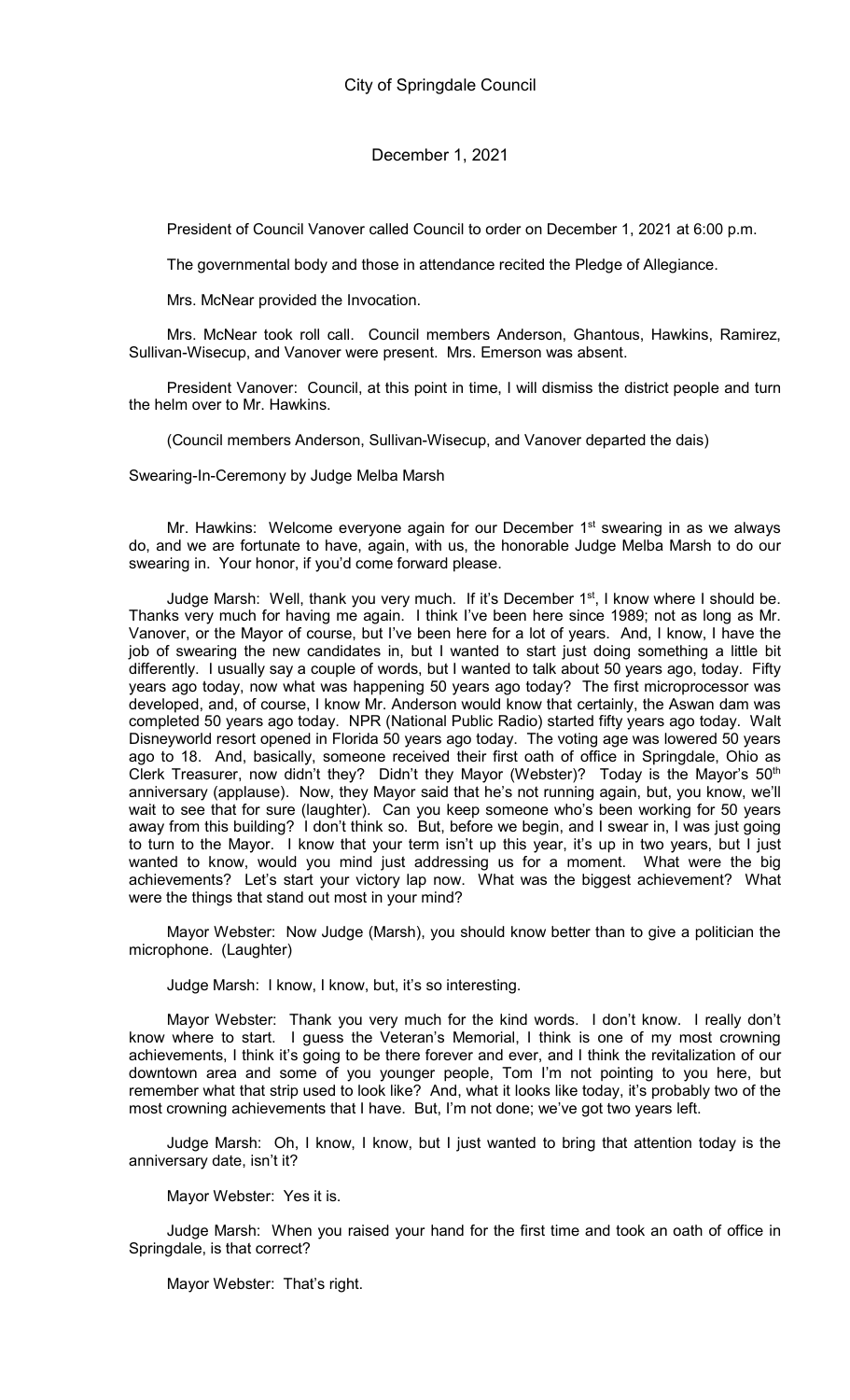Judge Marsh: Wow. I applaud you. (Applause). Alright, now it's time for my job. So, Mr. Vanover I see you standing up, shall we meet in the "pit" shall I say? Any "Vanoverites" with you?

Mr. Vanover: I've got a whole crew.

Judge Marsh: Please come down. I only stand here so the family can have a view. How many years has it been Mr. Vanover?

Mr. Vanover: Twenty eight at the end of the month.

Judge Marsh: Twenty eight at the end of the month, but who's counting.

Mr. Vanover: Twenty eight last week.

Judge Marsh: Is there any committee that you have not served on?

Mr. Vanover: No.

Judge Marsh: Nope. And, who's going to be our photographer? Perfect. Now line and get right in the middle. And Mr. Vanover would you please raise your right hand for me please.

Mr. Vanover: I Tom Vanover solemnly swear to support the constitution of the United States of America, the constitution of the State of Ohio, the Charter for the City Springdale, Ohio, and that I will faithfully discharge my duties in my elected position of Council to the best of my ability so help my God.

Judge Marsh: Congratulations. (Applause). And, Meghan (Sullivan-Wisecup). We had a very interesting discussion with Meghan, and come on down all of the Wisecups. I asked Ian, are you the singer? He said, "Yes I am". Beautiful voice. If you haven't heard Ian's sing, just excellent. He said, I just took it for granted. He said, well I'm just going to go into opera and study and I know he's going to go to the (University of Cincinnati College) Conservatory (of Music {CCM}) for next year; that's his hopes and dreams. I just thought his whole hopes and dreams would be with music. But, no, he tells me that he wants to follow in his mother's footsteps and he wants to be on Council one day. I said, "Well, that's wonderful. Serving with your mother." His response was, "Well, I may have to run against her." (Laughter). I said, "Run against her?" And he said, "Yes, I've got the signs. I'll just take off 'Meghan', and I'll put my name." (Laughter). And, mom says, "I double dare you." So, we have not only someone who is interested in legislation, but certainly interested in pursuing his dreams. So, I couldn't think of a better mom to help and guide you on your way. And, so, can you all look in that direction. Meghan would you please raise your right hand.

Mrs. Sullivan-Wisecup: I, Meghan Sullivan-Wisecup solemnly swear to support the constitution of the United States of America, the constitution of the State of Ohio, the Charter of the City of Springdale, Ohio, and that I will faithfully discharge my duties in my elected position of Council to the best of my ability, so help me God.

Judge Marsh: Congratulations! (Applause). And, Mr. Anderson, where's our tech guy? I remember from last time, retired; been a consultant all your life in big, big, business, and you love technology and you're on the OKI Board. I asked you tonight, dealing with all those roads and things, do you ever get bored, and your answer was, "No, I love it".

Mr. Anderson: They're always building roads.

Judge Marsh: And, I said, "Well, your biggest concern now and your son is a freshman at the University of Cincinnati, and what is he studying?

Mr. Anderson: I.T.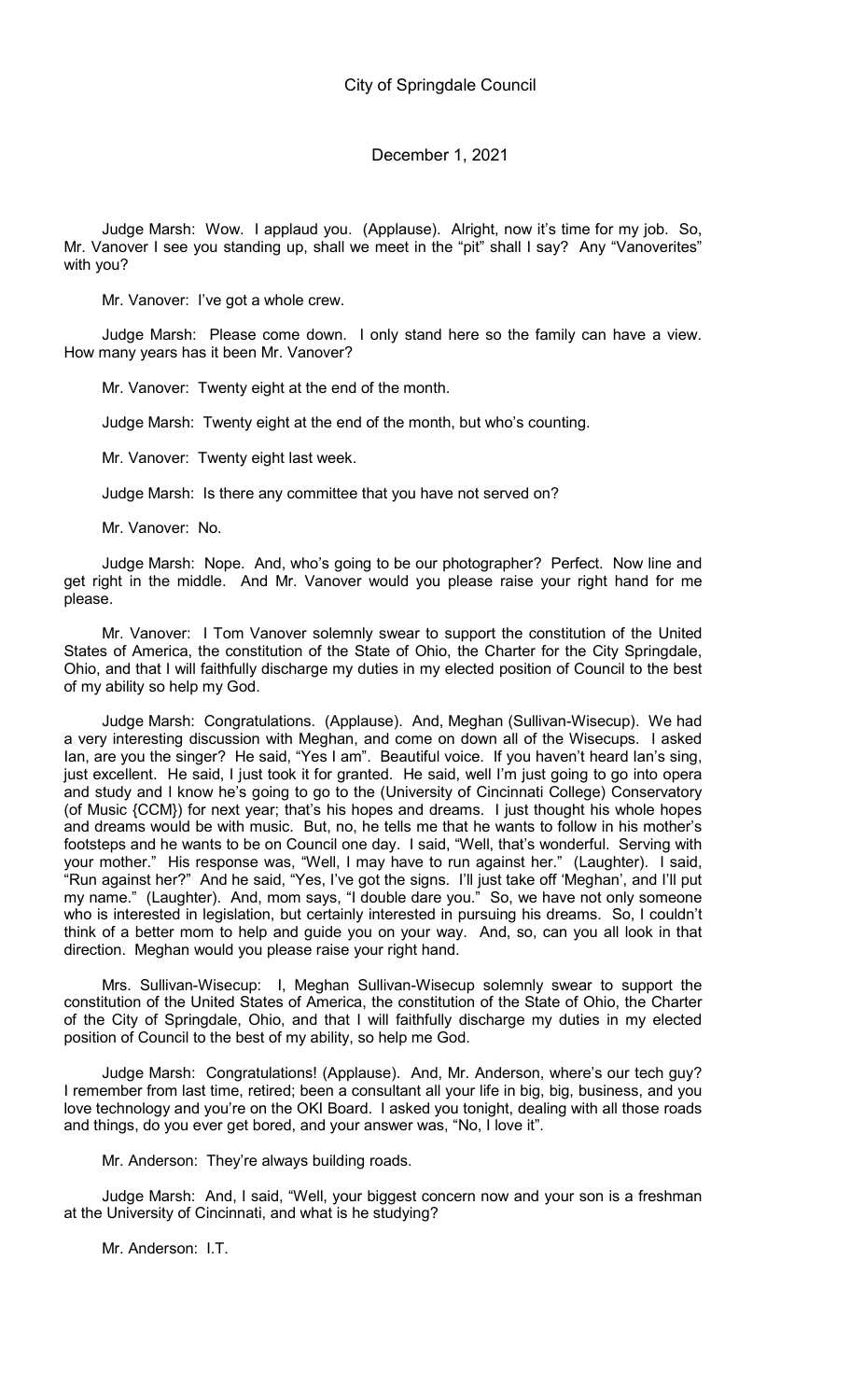Judge Marsh: I.T., just following dear old dad. So, that's just wonderful. So, at this particular point in time, would you raise your right hand?

Mr. Anderson: I, Jeffrey Anderson, solemnly swear to support the constitution of the United States of America, the constitution of the State of Ohio, the charter of the City of Springdale, Ohio, and that I will faithfully discharge my duties in my elected position of Council, to the best of my ability, so help me God.

Judge Marsh: Congratulations! (Applause). And now, to our newest member, come on down Mr. Jacobs, and the Jacobs family and friends.

Judge Marsh: Now, Mr. Jacobs told me that he was a teacher teaching history and government to high school students, and then I saw his Facebook video and I thought he was talking about the constitution, how he wanted to invite his students to understand how the process worked, and then I hear from the members of the Council that they had a charter revision recently, and you sat in the back, but you contributed to the new charter revisions, is that correct?

Mr. Jacobs: Yes.

Judge Marsh: So, what did you learn from the new charter revisions?

Mr. Jacobs: Collaboration with other members. And we were successful; all the amendments passed, so that was a great success.

Judge Marsh: Well great. Well that's wonderful. I know you're going to do well. Would you please raise your hand for me?

Mr. Jacobs: I, Dan Jacobs, solemnly swear to support the constitution of the United States of America, the constitution of the State of Ohio, the charter of the City of Springdale, Ohio, and I will faithfully discharge my duties in my elected position of Council, to the best of my ability, so help me God.

Judge Marsh: Congratulations! (Applause) You have a student who is here? Let's take a picture. Come on! So special! With that, I think we have passed through all of the new members and I say once again, this is always a treat for me to come back every time. I look for the Council wins, who's going to win, who has won, and every time I come back, it so thrilling that I know where I will be on December 1<sup>st</sup>. So, thanks again. I hope I'm invited again, and again, that's a little plug for me (Applause).

Mr. Hawkins: Thank you your honor.

Mrs. McNear took roll call. Council members Anderson, Ghantous, Hawkins, Jacobs, Ramirez, Sullivan-Wisecup, and Vanover were present.

#### Election of President of Council

Mr. Hawkins: Next order of business is election of President of Council. Opening nominations from President of Council.

Mrs. Sullivan-Wisecup: I would like to nominate Thomas Vanover for President of Council.

Mr. Ramirez: Second.

- Mr. Hawkins: Any other nominations?
- (No other nominations were made)

Mr. Hawkins: We'll close nominations.

Mr. Vanover was elected as President of Council with seven affirmative votes.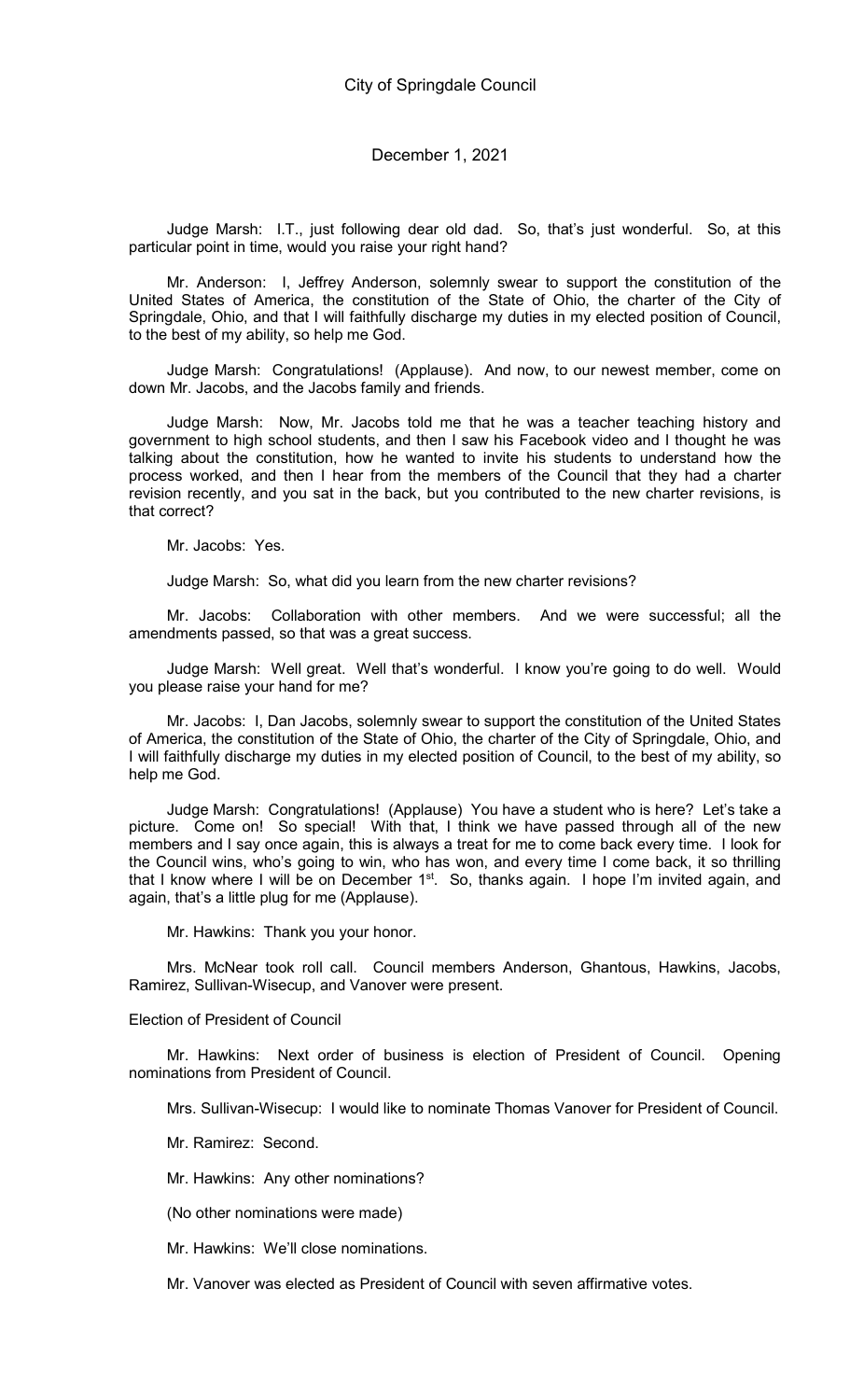Mr. Hawkins: I'll turn it over to President Vanover.

President Vanover: Thank you sir. Thank you all.

Election of Vice-President of Council

President Vanover: At this point, we'll go for the election of Vice-President of Council.

Mrs. Sullivan-Wisecup: I would like to nominate Lawrence Hawkins III for Vice-President of Council.

Mrs. Ghantous: Second.

President Vanover: Any other nominations?

(No other nominations were made)

President Vanover: We'll close nominations.

Mr. Hawkins was elected Vice-President of Council with seven affirmative votes.

President Vanover: Congratulations Mr. Hawkins.

Ordinances and Resolutions

Resolution No. R17-2021

A RESOLUTION COMMENDING HOLLY MCQUILLAN-EMERSON FOR HER DEDICATION AND SERVICE TO THE CITY OF SPRINGDALE

Mr. Hawkins made a motion to adopt Resolution No. R17-2021; Mrs. Sullivan-Wisecup seconded.

Mrs. Sullivan-Wisecup: I want to say that Holly Emerson has been a friend of mine since my daughter Becca and her son Andrew were very young. We were room parents together actually since our kids were in first grade, and we coached together and things like that, and I want to thank her for all of her time that she's put in to the City through the school, through the sports, through everything that she's done. She's definitely been a civil servant in every sense of the word. Thank you.

Mr. Hawkins: Twelve years ago, Holly and I both got sworn in for the first time and so we worked through trying to figure out exactly what we're supposed to be doing up here together, and I appreciate all the time and effort she's put in. She's worked from a place of passion in everything that she's done while she's served here, so she'll be missed, and I appreciate her.

Mr. Anderson: It was about four years ago that I met Holly for the first time after a Council meeting. I wanted to say what really impressed me about her. She said she was going to be here, and I'm a little disappointed she's not, so I would have rather told it to her as well. What really impressed me is after a meeting, she stopped and asked me why I felt about something. It was an issue we were talking about the way ballots were being done at the time. And, we had already voted and made the changes we needed to, but after the meeting, later in the week, I ran into her at CVS, and she wanted to know more. She was curious about why I felt the way I did, which is a unique thing in politics and in civil government. Too often, people just have a position, and they stick to that position and they don't try to understand what the other person is trying to communicate. But that really impressed me that she took the time, even after the fact, that we can always change things up here. She wanted to understand why, and I think that's admirable. So, I really appreciated that about Holly and I think she was a good member while here on Council, and I appreciated her time.

President Vanover: Well, I will say in serving with Holly she kept it entertaining. With Holly, there was never a dull moment. She kept us chuckling at times.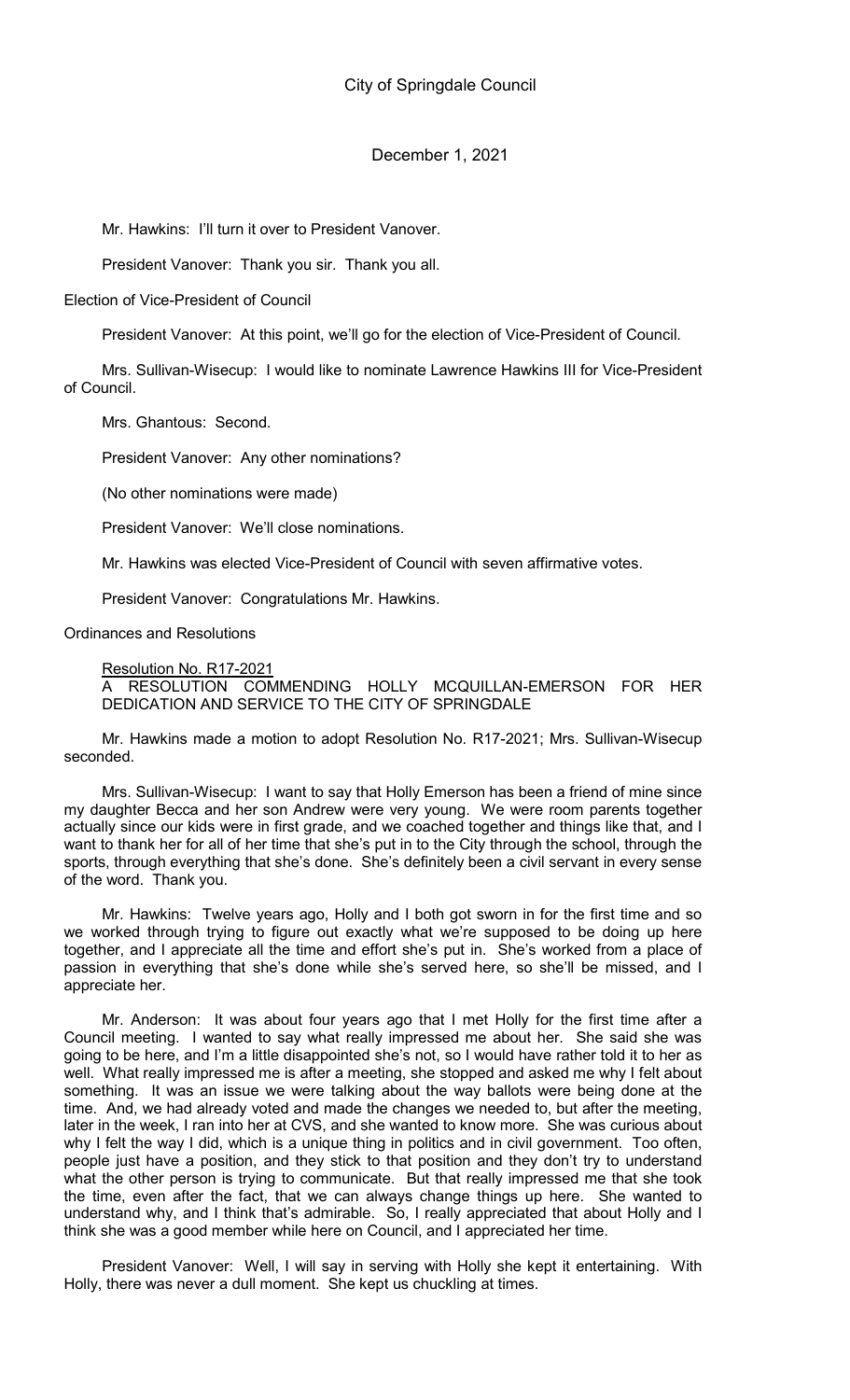Mayor Webster: I'd just like to say a couple of words. I enjoyed serving with Holly for the last twelve years, I was not aware she was on all of these different committees, but the one she really, I think, distinguished herself on was Council's liaison to the Board of Health. And, so, with her being a registered nurse, she was an invaluable member of that committee, and we're going to miss her on there, and so I just wish her the best and what more can you say? So, twelve years is a long time, and hope she enjoys her retirement from public service. Thank you.

Resolution R17-2021 passes with seven affirmative votes.

#### Old Business

Mrs. Sullivan-Wisecup: We will have an opening in the (Springdale) Health Department since you will no longer have Mrs. Emerson, and I would like to put for the nomination of Dan Jacobs to go on to the Health Department if that is okay.

Mr. Jacobs: Yes, thank you.

Mrs. Ghantous: Second

Mr. Jacobs was elected to be the Council liaison for the Board of Health with seven affirmative votes.

### New Business **New Business None**

#### Communications from the Audience

Ms. Ingle: Thank you Mr. President, Mayor Webster, members of Council, Administration. My name is Christina Ingle and I've served the City of Springdale as a Human Resources Administrator for the past three years. I have accepted a new job opportunity with the private sector, and as my last week with Springdale comes to a close, I just wanted to come and thank everybody for their support of me the past three years. Especially Mayor Webster who created this position in the first place. He saw a need for an established HR (Human Resource) function here and, in my mind, it turned out really well. It really provided a great service for employees. I want to thank Mr. Jones and Mr. Uhl for fantastic mentorship, encouragement, and support. I could not go nearly as far in my career without them. So, thank you Council for supporting the creation of this position, and it's very bittersweet for me to leave the City. I've formed some really great friendships here. I've grown as a person, and a professional, and I will always have very fond memories from working here. So, Springdale has a bright future ahead. I live around the corner; I'm excited about seeing it all come to fruition. Once again, thank you, and I wish you all well.

Mrs. Ghantous: Good luck.

Ms. Ingle: Thank you. (Applause)

Mayor Webster: I'd first like to take a couple of minutes to offer my congratulations to the newly seated Council people; some of you returning, but the one new one. But, anyway, welcome to the team Dan (Jacobs), and we've accomplished much in the last four years, and I think we've got a lot of exciting things ahead of us and all I can say to you Council people is our doors are always open. We've got a great professional team here, and I'm looking to the people to the left of me, and they're here to help, and they're here to make this City run, and make this City a better place to live, work, shop, and play. And, so, if you have a problem, you have any concerns, you need help, give those guys a call. They're here to help you. With that said, good luck, and let's have a great four years. Thank you.

Mr. Jones: I echo what the Mayor said. That was well said, and well-articulated. Just wanted to say, Christina, thank you for the kind words and your service the last three years. We greatly appreciate it, and Brian and I have said many times that the Mayor had the vision to create an HR position, and once I got here about four years ago, the Mayor said, "Let's get that in to place", so that's been a fun few years working with you. I wanted to share also that there will be